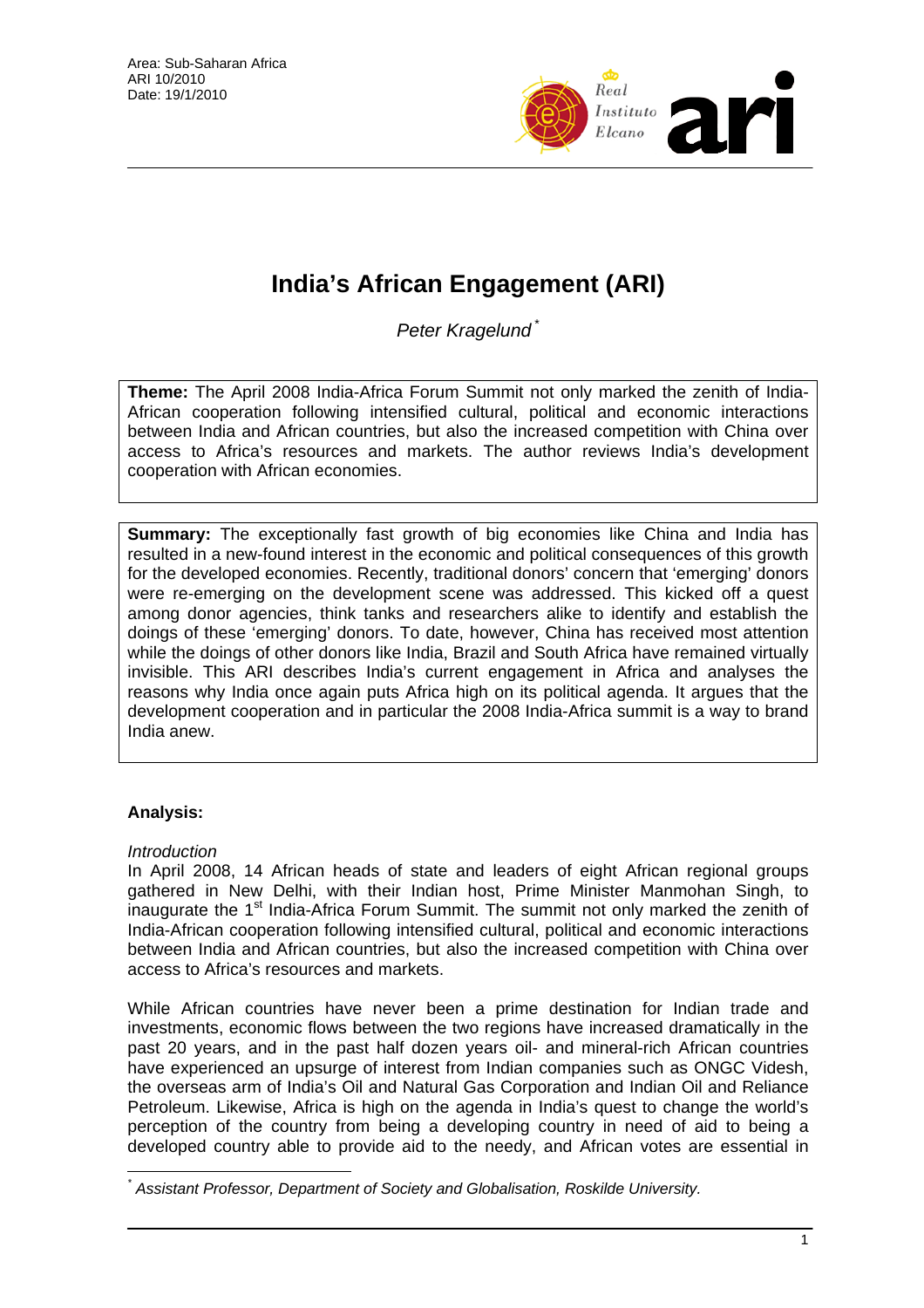

gaining a seat in an enlarged UN Security Council if India's quest to reform the UN system is to be successful. Finally, security issues place Africa at the centre of India's foreign policies as Africa is India's offshore neighbour across the Indian Ocean.

India is not the only country courting Africa. China is eagerly engaging African countries via high-level visits, aid, investment, trade and military support. Like India China seeks access to resources, investment possibilities and new markets in Africa. African countries have thus become a new arena for India and China's power struggles.<sup>1</sup>

However, while Chinese political and economic engagement with Africa is highly topical, India's engagement with Africa has not attracted much attention. This brief seeks to further our understanding of the complex nature of India's engagement with African countries and the role of development herein.

#### *India's Africa Policy in Historical Perspective*

India's relations with African countries date back centuries, and with varying degrees of importance, Africa has been part of India's foreign policy since independence in 1947. Mahatma Gandhi led the way. During his stay in South Africa in the late  $19<sup>th</sup>$  and the beginning of the 20<sup>th</sup> Centuries, Gandhi gained first-hand experience with racism and he became personally involved in the anti-colonial movement in South Africa. Nehru built on this relationship in his quest for liberation of all nations under colonial rule and was one of the founding fathers of the 1955 Bandung Conference, which in turn paved the way first for the Non-Aligned Movement and later for the Group of 77. In the late 60s and early 70s South-South cooperation was high on the agenda and both India and African countries played important roles. The oil crisis of the 70s, however, split the South and South-South cooperation came to exist in name but not in substance.

This situation was mirrored in India's relations with Africa. But for a few visits by Rajiv Gandhi to front-line states of Southern Africa and the establishment of a special fund to support them, Africa did not figure in India's foreign policy agenda in the 1980s. Following India's liberalisation programme in the beginning of the 1990s, however, Indian companies began to look for new markets and investment possibilities outside India, including in regions with large Indian diasporas, such as Eastern and Southern Africa. Indian foreign policy followed suit at the turn of the millennium after India's much criticised nuclear tests in 1998, which resulted in worldwide condemnation and sanctions and India's reformulation of its foreign policy that came to include (countries in) Africa (much like the Tiananmen massacre a decade earlier had made China turn to her 'all-weather friends' in Africa). According to an observer of Indian foreign policy (and Africa's role therein), Lalit Mansingh, this policy centres on the following keys issues: a focus on key partnership countries (especially neighbouring countries), particular attention to economic aspects including possibilities of trade, investments and energy security, and protection of borders and territorial integrity. With the exception of geographical proximity, Africa fits very well into this agenda.<sup>[2](#page-1-1)</sup>

*India's Quest for International Recognition: The Role of Development Cooperation* 

<span id="page-1-0"></span> 1 For an excellent overview of China's Africa engagement see C. Alden, D. Large & R. Soares de Oliveira (Eds.) (2008), *China Returns to Africa. A Rising Power and a Continent Embrace*. Hurst, London. For a detailed analysis of China's development assistance to the African continent, see D. Brautigam (2009), *The Dragon's Gift. The Real Story of China in Africa*, Oxford University Press, Oxford. 2

<span id="page-1-1"></span>L. Mansingh (2009), 'Notes Towards India's New Africa Policy, *Africa Quarterly,* vol. 48, nr 4, p. 18-23.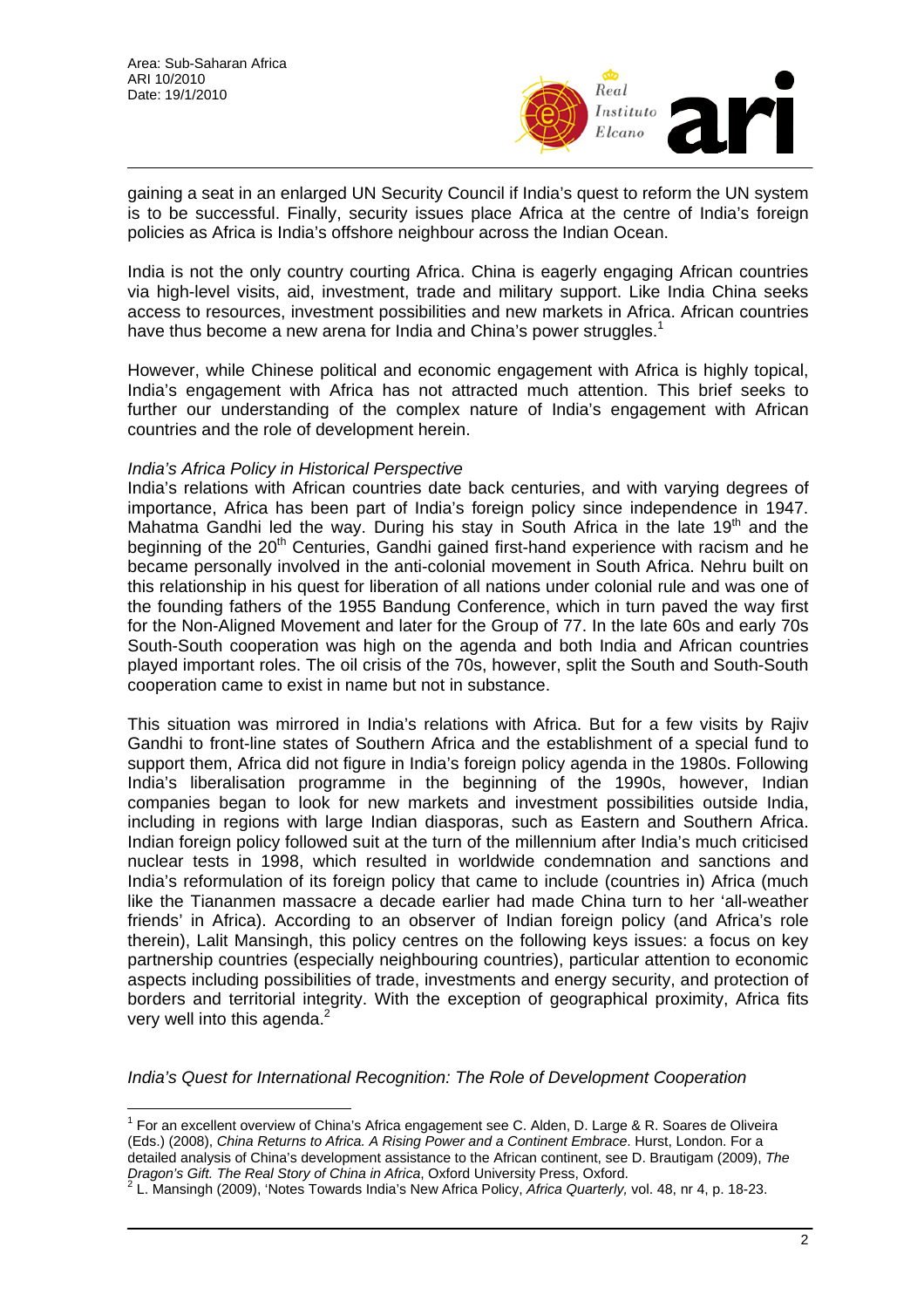

Just like most other donors, India's development cooperation is an integral part of its foreign policy and development cooperation is used to facilitate trade and investment. In fact, India's development cooperation is closely linked to these other financial flows, and most often it is impossible to distinguish the aid component, ie, what is known as 'official development assistance' (ODA) in OECD's Development Assistance Committee (DAC) parlance, from 'other official flows', comprising funds from governments that do not meet the criteria for ODA. This, however, is not unusual. In fact, it is a characteristic of most Asian aid today.

Even if India's development cooperation programme only recently has received media and scholarly attention, it is by no means new. It began in the 1950s, first targeting neighbouring countries with economic as well as military aid, and from the beginning of the 1960s, as a direct consequence of the competition with China, India also began to target countries in Africa. Since then India's interest in Africa, and thus its use of development cooperation to further its interest on the African continent, has fluctuated. From an important, though financially small, instrument in the 1960s and 1970s, India lost its interest in development cooperation as a foreign policy tool in the 1980s and 1990s and changed its perception of aid again in this millennium, now seeing it as an instrument to gain political and economic influence. Therefore, the then Minister of Finance, Jaswant Singh, decided in 2003 to use development cooperation, or rather, a shift from mostly being an aid recipient to also being an aid donor, as a means to get more international political leverage, and ultimately obtain a seat in (an enlarged) UN Security Council. He, therefore, made an effort to downsize India's relationship with (small) external donors resulting in a situation where India now only accepts bilateral aid from eight bilateral donors and the EU. Simultaneously, he launched the 'India Development Initiative'. These two initiatives, the shift in status and the launch of a new initiative, were perceived as a means to brand India anew: the world's attention had to be diverted away from India's internal problems of poverty and inequality towards its role as an emerging economy.

## *India's Development Cooperation Programmes in Africa*

Although India's development cooperation has been, and still is, minuscule compared with both China and the big traditional donors, it comprises several different programmes. Historically, the most important programme has been the Indian Technical and Economic Co-operation (ITEC), which was initiated in 1964 and is still running. According to the Ministry of External Affairs (MEA), India currently transfers Rs500 million (US\$10.3 million) a year via this programme. Even though it also targets African countries, the main beneficiaries of this programme are countries located in India's immediate periphery. Basically, ITEC uses a slots system to allocate aid. Slots may then be exchanged into five different aid modalities, namely: (1) training of personnel in India; (2) project aid; (3) technical assistance; (4) study trips; and (5) humanitarian assistance. The MEA allocates slots to India's cooperating partners reflecting the economic and/or political importance India gives each country. The slots are adjusted on a yearly basis and recently a number of African countries (to a large degree coinciding with the TEAM-9 countries, see below) have had their ITEC slots increased. During its life-span of close to 50 years, a total of US\$1 billion has been transferred from India to other developing countries via this programme.

ITEC has a sister programme called the Special Commonwealth Assistance for Africa Programme (SCAAP). Basically, it makes use of the same aid modalities as ITEC but, unlike ITEC, only targets African countries in the Commonwealth (19 in all). However, not all African Commonwealth countries are targeted with the same degree of eagerness and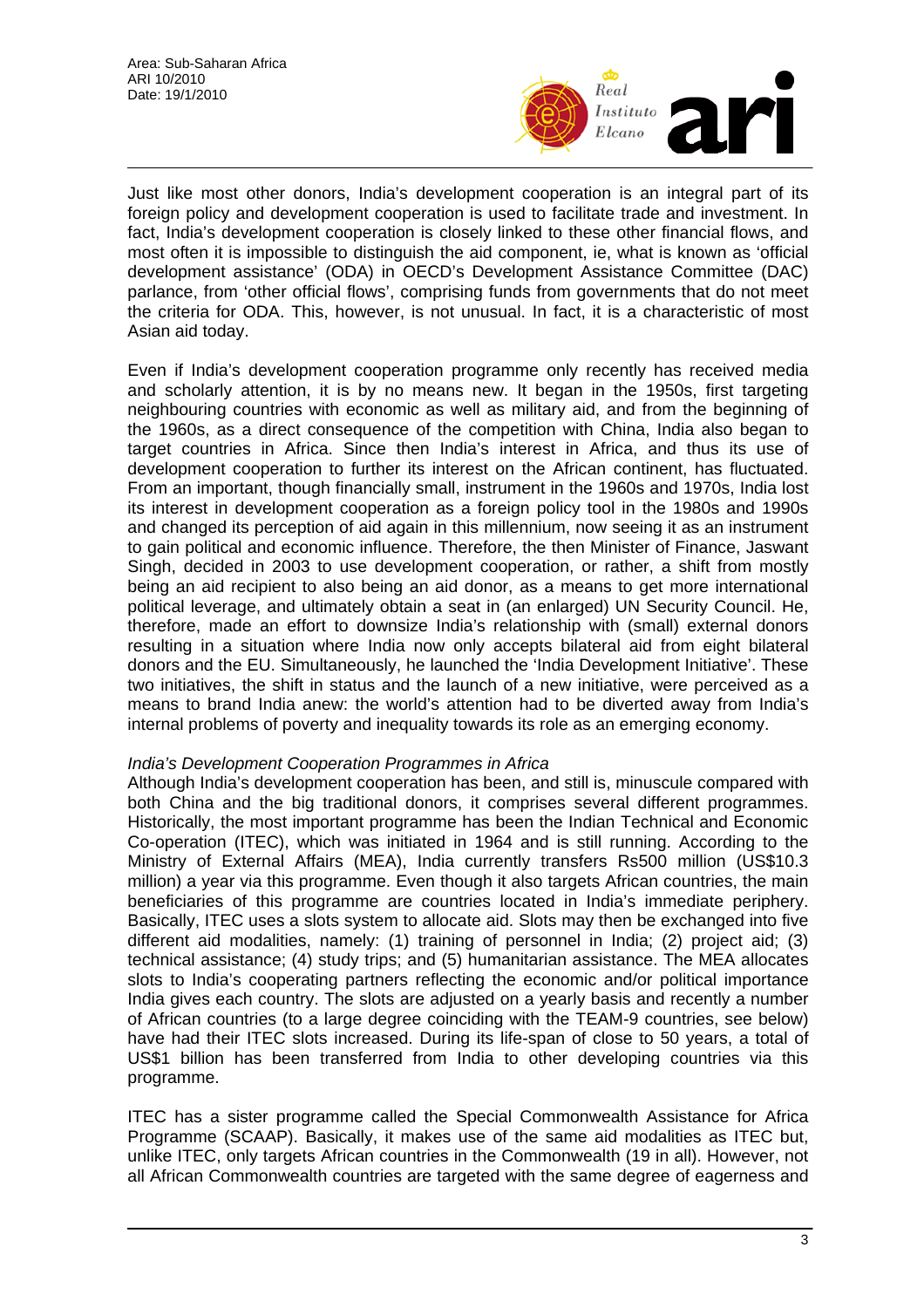$\overline{a}$ 



offered the same conditions. Rather, SCAAP units, which can be exchanged with any of the five aid modalities, are allocated according to the perceived importance of the recipient country for India (just like the ITEC slots). Hence, countries like Mauritius, South Africa and Uganda (with large Indian diasporas and/or economic importance) receive a relatively large number of slots, while countries with hardly any Indian diaspora, no natural resources and no economic influence receive only a tiny amount of slots.

India also offers scholarships to overseas students (university courses at various levels, professional courses and courses linked to Indian music, dance and art) via the Indian Council for Cultural Relations (ICCR) scholarship scheme. By far the majority of the slots offered with this scheme go to neighbouring countries, but during the 2009-10 academic year some 15% of the slots will go to African countries. Like the ITEC and the SCAAP, India uses this scheme geo-politically. Hence, countries like Mauritius (40), South Africa (25) and Kenya (20) are allocated far more scholarships than, say, Cameroon (1), Guinea  $(1)$  and Togo  $(1)$ .

No doubt the transfers from India to her African partners were small in the first three or four decades of the programmes' existence and although India's development assistance to Africa is still insignificant in financial terms, it has been boosted massively over the last few years. The new importance given to development cooperation was sparked by the 2003 budget speech, which set the unsuccessful 'India Development Initiative' in motion. Since then, numerous schemes with a particular focus on Africa have been launched, totalling Rs26.7 billion (US\$547 million) in 2008. Hardly any of these would be categorised as ODA in a strict DAC sense of the term. Rather, they are amalgamations of grants, contributions to international organisations and international financial institutions, direct loans and subsidies for preferential bilateral loans.

Among the most important new initiatives is the Focus Africa Programme (2002-07) totalling US\$550 million, administered by the Export Import Bank of India. Essentially, it seeks to enhance commercial links between India and African countries by offering export subsidies to Indian companies trading with African nations and tied lines of credit to African governments and regional entities. Likewise, the Techno Economic Approach for Africa India Movement (TEAM-9) is important. It provides eight West African countries with credit lines worth US\$500 million. Just as the other Indian aid programmes, the focus of TEAM-9 also reflects India's political-economic interests. Hence, the TEAM 9 countries overlap with countries courted by Indian oil companies, and much of the assistance provided by India is tied to purchases of products and services from India. In addition, India has offered NEPAD a US\$200 million credit line and is funding the Pan-African E-Network with US\$100 million. Moreover, India offers bilateral debt relief (by 2008, India had written off debt totalling US\$24 million), UN peace-keeping operations and humanitarian assistance to several African countries.

These initiatives seem to bear fruit for the Indian private sector: in 2007, India's trade with Africa was valued at US\$30 billion –almost a tenfold increase from 2000– and according to Indian observers this figure is likely to increase even more in the years to come, reaching US\$150 billion by 2012. This picture is mirrored by Indian investments in Africa, which come in all shapes and sizes (and ownership patterns), ranging from small family firms to large multinational enterprises in the manufacturing, construction and telecommunication sectors.<sup>[3](#page-3-0)</sup>

<span id="page-3-0"></span> $^3$  E. Mawdsley & G. McCann (forthcoming), 'The Elephant in the Corner? Reviewing India-Africa Relations in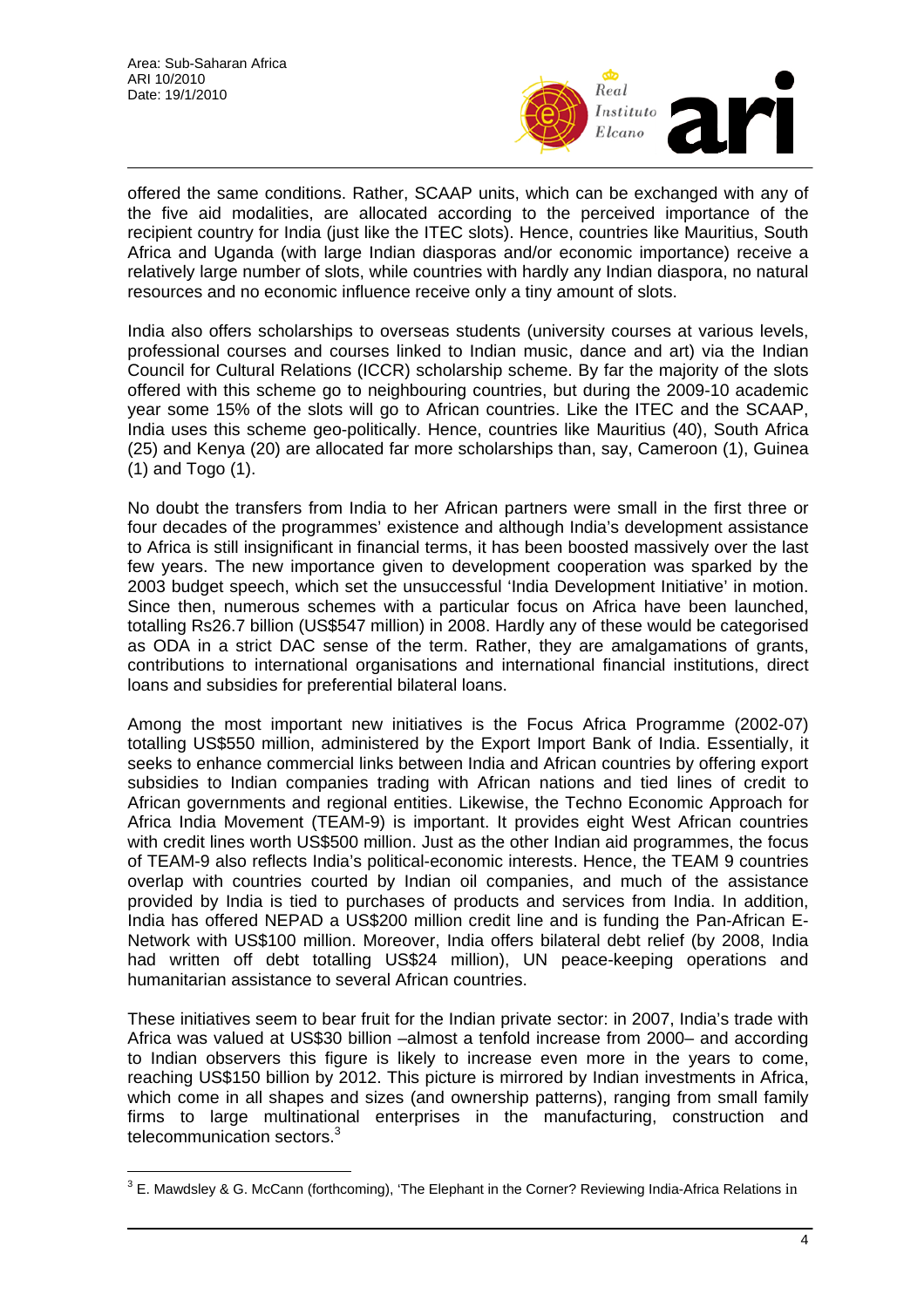

## *Scaling Up Development Cooperation: The India-Africa Summit*

The April 2008 India-Africa summit in New Delhi, attended by heads of state of 14 African countries and leaders of the main regional groupings, marked the culmination of India's renewed focus on Africa. It was spurred largely by India's desire to change the world's perception of it –away from being a recipient to being a donor– in order to boost its global political position. Moreover, it was a realisation that political ties have lagged behind the growing economic ties between India and certain African countries. However, there were more reasons: India's competition with China played a major role in setting up the summit, and it was also seen as a way to reinvent and rejuvenate an old relationship between India and Africa (NAM and South-South relations) and thereby influence the global political and economic agenda. Just as important, however, was India's aim to diversify its energy resources (India currently imports 20% of its oil imports from Africa –11% from Nigeria–) and create market access for Indian products and pave way for Indian investments in Africa.

The India-Africa summit resulted in the adoption of two documents: the India-Africa Framework for Cooperation Forum and the Delhi Declaration. Like China's 2006 Africa Policy and the Beijing Action Plan 2007-09 that came out of the much hyped 3<sup>rd</sup> Forum on China-Africa Cooperation held in Beijing in November 2006, the Framework for Cooperation lists several areas (and sub-areas) for cooperation such as economic cooperation, political cooperation, science, technology and research, social development, tourism, and infrastructure, energy and environment, and lists a number of focus areas therein, for instance, agriculture, trade, regional integration, peace and security, ICT, and culture. In that sense, the Cooperation Framework is nothing new. What is really interesting, though, is the vague wording of the form (cooperation, sharing of experiences and capacity building) and the extremely few concrete initiatives, that have lacked any reference to costs, agency of implementation and time frames. On the other hand, one thing is clear: the focus is on South–South cooperation (especially towards establishing a new World order) and particular attention was given to interaction between equal partners.

In addition to the Framework, the partners agreed to develop a plan of action and followup mechanisms to implement it. Since the summit, India has announced several financial development pledges including a US\$5.4 billion credit line over the next five years (increasing from US\$2.15 billion in the past five years), grants worth US\$500 million over the next five years (including a 60% increase in the 2009 financial year to US\$20 million) and a unilateral opening of India's economy for exports from all LDCs (34 African).

**Conclusion:** India has again acknowledged the importance of African countries in global governance. Hence, cooperation with African countries has recently been scaled-up and publicised massively. India's development assistance, however, is still small in terms of funds transferred, but it is not insignificant. Moreover, it can create a new platform for South-South dialogue and it is framed as a partnership between equal partners, which can enhance its developmental aspect. India's development assistance is totally linked to India's own capabilities and its interests in Africa. It is a combination of tied project aid and scholarships and it mainly targets African countries rich in resources or rich in Indian diasporas.